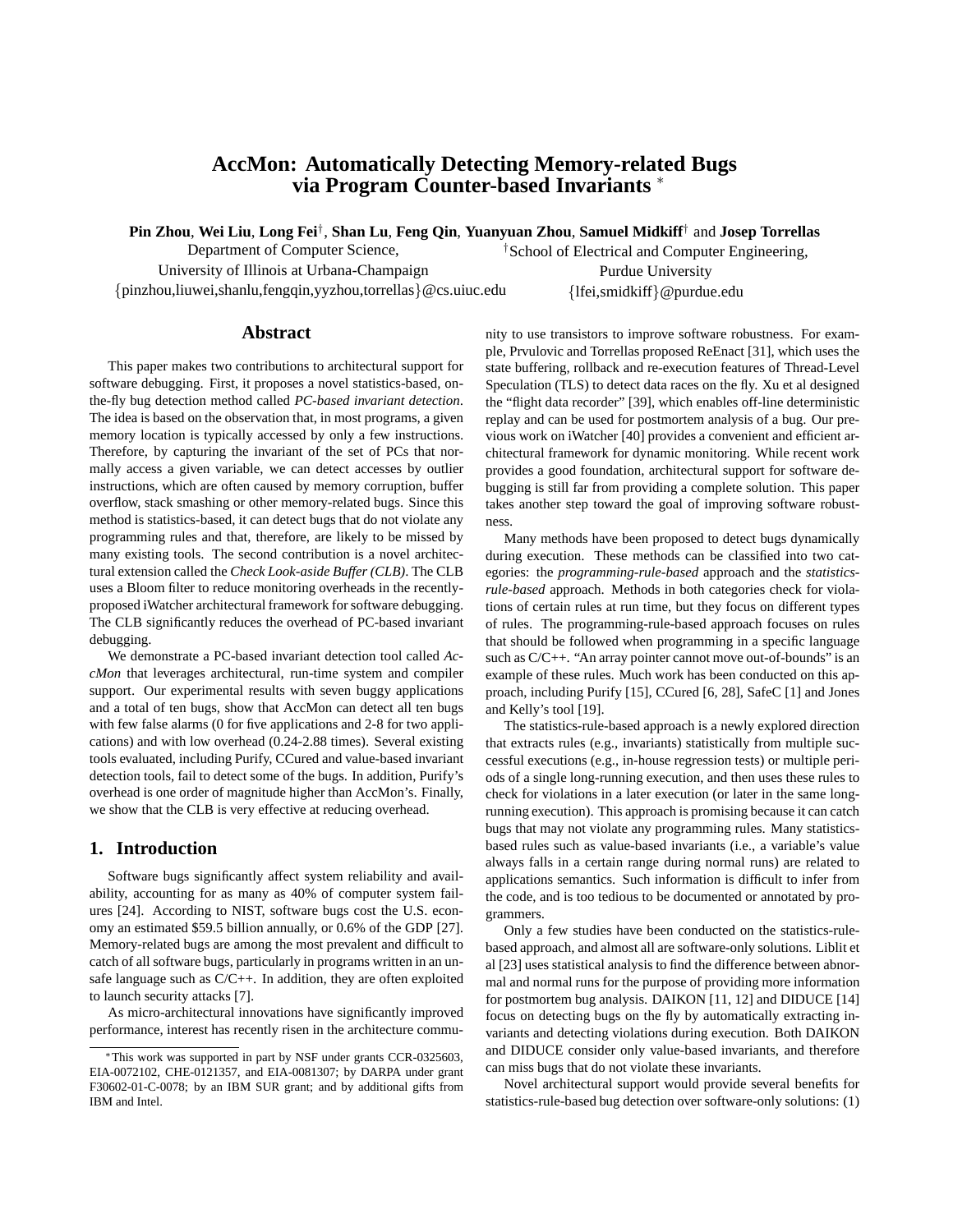*Efficiency:* Architectural support can significantly lower the overhead of dynamic monitoring because it does not need extensive code instrumentation. Note also that such instrumentation can interfere with compiler optimizations. Moreover, it is possible to use extra hardware to speed up certain operations. Both iWatcher and AccMon are examples that demonstrate this benefit. (2) *Accuracy*: Architectural support can avoid pointer aliasing problems and accurately capture all desired accesses to monitored memory objects. (3) *Portability*: Architectural support can be language-independent, cross-module and easy to use with low-level system code such as the operating system. Moreover, it can be designed to work directly with binary code without recompilation.

**Our Contributions.** This paper proposes two innovative ideas in architectural support for software bug detection. First, we propose a novel statistics-based method, called *program counter (PC) based invariance*, to detect memory-related bugs *on the fly*. This idea is based on the observation that, in most programs, a given variable is typically accessed by only a few instructions. We validate this observation using statistical analysis with nine applications (See Section 3). Based on this observation, if we can capture the invariant of the set of PCs that normally access a given key variable, it is possible to detect accesses by outlier instructions that are often caused by memory corruption, buffer overflow, stack smashing or other memory-related bugs. This is regardless of the values that these instructions assign to the variables.

Second, we propose a novel architectural extension, called the *Check Look-aside Buffer (CLB)*, that uses a Bloom filter [3] to reduce the monitoring overhead in iWatcher. This extension takes advantage of the good temporal locality that exists in data accesses to filter out a large percentage of monitored accesses. This extension reduces the overhead by up to 80.6% in our experiments.

Based on the above two ideas, we have built an automatic, lowoverhead, low-false-alarm, PC-based invariant detection tool called *AccMon* (Access Monitor, pronounced as "A-k-Mon") that uses a combination of architectural, run-time system, and compiler support to catch hard-to-find memory-related bugs. First, AccMon leverages the iWatcher framework with the CLB extension to monitor accesses to key variables. Second, the run-time system automatically infers PC-based invariants and detects violations of these invariants. Third, AccMon uses compiler support to provide certain optimizations to reduce the amount of monitoring and prune false alarms.

Our experimental results with seven buggy applications (with a total of ten bugs) show that AccMon can detect all ten bugs with few false alarms (0 for five applications and 2-8 for two applications), whereas several tested existing tools fail to detect some bugs. *In particular, AccMon catches a bug in the bc application that has never been reported*. AccMon also has low overhead (0.24-2.88 times), which is an order of magnitude lower than Purify [15]. Our results also show that the CLB architectural extension and other optimizations significantly reduce overheads.

AccMon complements other existing memory-bug detection tools, including programming-rule-based approaches and statisticsrule-based approaches. This is because AccMon provides several unique advantages, some or all of which are unavailable in other tools:

• Since AccMon is a statistics-based approach, it does not need pointer-type/object information. Therefore, it can detect bugs

that either do not have such information (e.g., because of finegrained pointer manipulation through various type-casting), or do not violate pointer-type/object association (such as a wrong pointer assignment bug caused by copy-paste). Our experiments identify two such bugs that are detected by Acc-Mon but are missed by programming-rule-based tools such as Purify [15] and CCured [6, 28].

- Since AccMon uses architectural support to detect accesses to monitored memory objects, it can detect memory corruption that occurs in third-party libraries whose source code is unavailable. We have found one such bug in our experiments that is detected by AccMon but missed by the other tested tools.
- AccMon does not rely on variable values, and therefore can detect bugs that do not violate value-based invariants. In our experiments, AccMon detects six bugs that are very difficult to catch using value-based invariant detection tools such as DAIKON [11, 12] and DIDUCE [14].
- Since AccMon relies on architectural support, it is languageindependent and easy to use for low-level system code, e.g., operating system code. In our experiments, AccMon is able to catch an extracted version of a real bug that exists in the latest version of Linux.
- Although the current AccMon implementation uses source code in order to exploit certain compiler-based optimizations, it can directly use binary code without recompilation.
- AccMon's overhead is low. Moreover, AccMon uses the iWatcher framework that can dynamically turn on/off monitoring with little overhead, completely eliminating the overhead in unmonitored code. Therefore, AccMon can be used on production runs.

# **2. Background**

# **2.1. Invariant-Based Bug Detection**

Similar to previous invariant-based bug detection work such as DAIKON [11, 12] and DIDUCE [14], AccMon can be used in two scenarios. The first one is debugging programs that fail on some inputs. It is common for many programs to work correctly on some inputs (especially those tested in-house) but to fail on others. Invariant detection tools can be used to automatically provide debugging information on failing cases by checking for invariants inferred from successful cases. The second one is debugging failures in long-running programs. Some bugs occur only after the program has executed for a long time. These bugs are very common in server programs, and are usually hard to track down because they cannot be easily (or quickly) reproduced. Automatic invariant detection and checking tools can use a period of execution time before the bug occurs to extract invariants, and then continuously check for violations of these invariants during the remainder of the execution to detect bugs.

For the above two usage models, the dynamic invariant detection and checking process has two phases: the training phase and the bug-detection phase. The training phase tries to extract invariants from the program's execution using good inputs in the first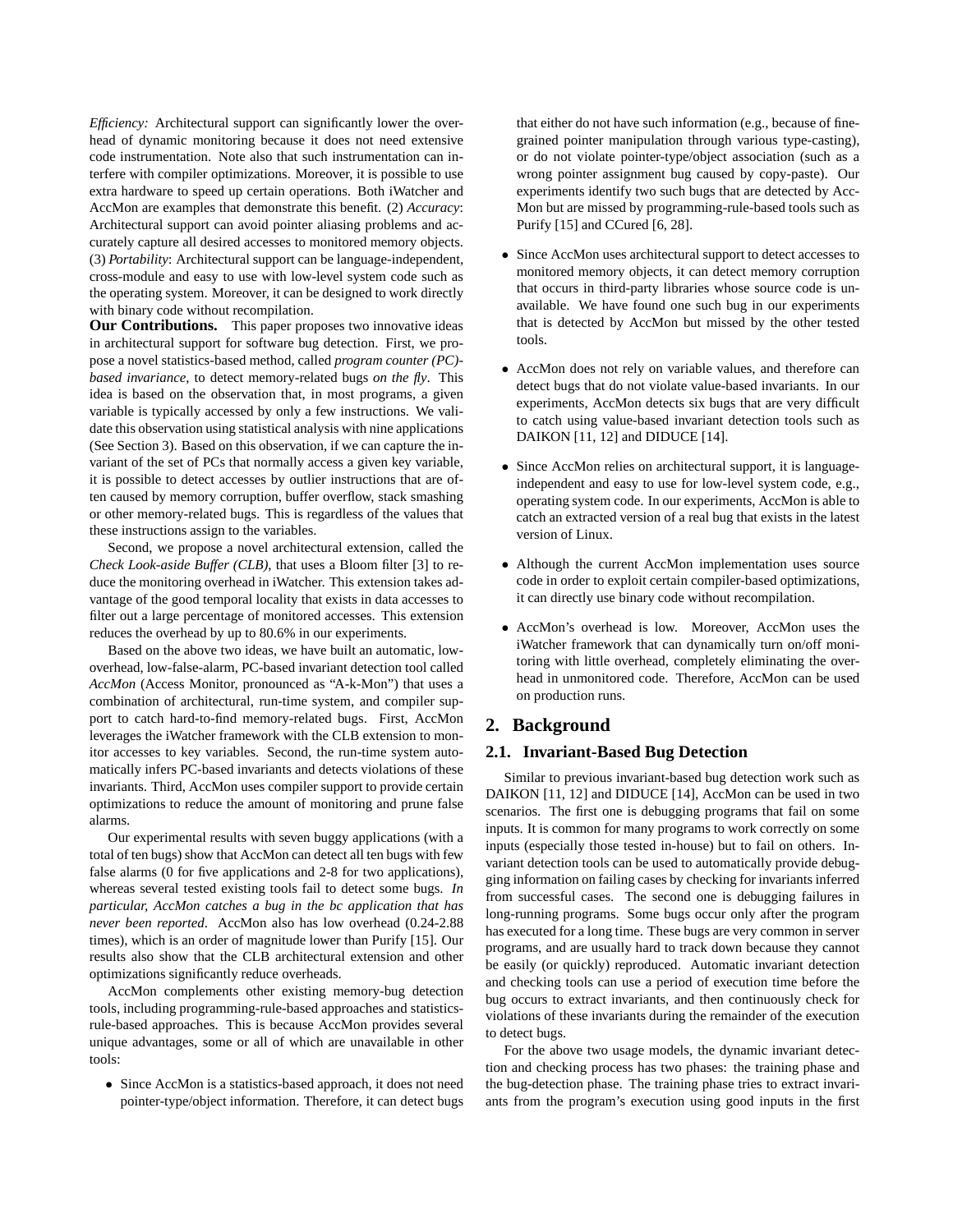usage scenario, or from the initial execution (before a bug occurs) in the second usage scenario. The bug-detection phase checks for violations of invariants during the execution on failing or untested inputs, or the remaining execution after the training phase.

#### **2.2. iWatcher**

Our work is based on the iWatcher framework [40], which is an architecture for dynamically monitoring memory locations. We use iWatcher because it provides several advantages described in Section 1, namely efficiency, accuracy and portability.

The main idea of iWatcher is to associate programmer-specified monitoring functions with monitored memory objects. When a monitored object is accessed, the monitoring function associated with this object is automatically triggered and executed by the hardware without generating an exception to the operating system. iWatcher is flexible because monitoring functions are not hardwired into the architecture, but are provided by programs or external software tools.

Programs can use *iWatcherOn* and *iWatcherOff* to turn on and off the monitoring of a memory object. These operations can be inserted into programs either automatically by a compiler or an instrumentation tool, or manually by a programmer. The interfaces of *iWatcherOn* and *iWatcherOff* are:

```
iWatcherOn(MemAddr, Length, WatchFlag, MonitorFunc,
           Param1, Param2, ... ParamN);
iWatcherOff(MemAddr, Length, WatchFlag,
           MonitorFunc);
```
When *iWatcherOn* is called, it associates a monitoring function *MonitorFunc*() with the memory object which begins at *MemAddr* and has size *Length*. The *WatchFlag* specifies what types of accesses (read, write, or both) to this memory object should trigger the specified monitoring function *MonitorFunc*. After the *iWatcherOff* call, monitoring of the memory object with the specified monitoring function is disabled. There are two more operations, *EnableMonitoring*() and *DisableMonitoring*(), that enable and disable systemwide monitoring. After DisableMonitoring() is called, no access will trigger a monitoring function. In this case, there is no monitoring overhead. Monitoring can be re-initiated by EnableMonitoring() when desired.

# **3. PC-Based Invariants**

When observing the behavior of programs, we found an interesting characteristic: program location and data accessed are highly correlated. This characteristic has two aspects. First, for most memory objects, only a few instructions access a given object. Second, in short-running programs, for runs with different inputs, the sets of instructions that access a given object are remarkably similar; in long-running programs, the set of instructions that access a given object is relatively stable across different execution periods (of duration long enough to capture at least one cycle of most computation phases). The latter is especially the case for long-running server programs.

Intuitively, this characteristic makes sense. In most programs, a memory object is accessed at only a few places. For example, a linked list is usually accessed by the list manipulation functions. Also, from the programmers' point of view, it is very difficult to

write or understand a program where a memory object can be accessed in many places. For convenience, we refer to the set of instructions that normally access a given memory object as its *AccSet*.

Based on this observation, this paper proposes a new type of invariant, the Program Counter-based (PC-based) invariant. Generally speaking, a PC-based invariant captures the relationship between a memory object and its AccSet. Based on this relationship, it is possible to detect "illegal" accesses by an outlier instruction (an instruction that is not in the AccSet of the accessed memory object) due to buffer overflow, stack smashing, dangling pointers, memory corruption or other memory-related bugs.

To validate this observation and understand the characteristics of AccSets, we have analyzed the behavior of nine programs (six real applications used in our evaluation of AccMon and three SPEC2000 benchmarks). In particular, we examine the average size and stability of AccSets. If the average AccSet size is large, it will be hard to detect bugs because the confidence of identifying an outlier instruction will be low. Similarly, if most AccSets are not stable across different inputs or different execution periods, they cannot be used to detect bugs because they may introduce many false alarms.

To find the average size and stability of AccSets, we collect the AccSets for all global objects in the nine programs, using multiple runs with different inputs. We then examine the cumulative distribution of the AccSet sizes and measure the similarity of AccSets across multiple runs with different inputs. We have also conducted similar statistical analyses for heap objects and the results are similar.

Figure 1 shows the cumulative distributions of the AccSet sizes for the three SPEC2000 benchmarks and six real applications. For the SPEC2000 benchmarks, 96% of the global objects in vpr have AccSet sizes less than 3, 90% of the global objects in parser have AccSet sizes less than 5, and 80% of the global objects in gzip have AccSet sizes less than 9. For the six real applications, around 85- 100% of the global objects have AccSet sizes less than 10. In other words, the average AccSet size is small, and therefore AccSets can be used to detect outlier accesses with reasonable confidence.

To measure the stability of AccSets across multiple runs with different inputs, we introduce a metric called *Similarity*. For a given data object *OBJ* and n runs, the similarity for this object across the  $n$  runs is defined as

$$
Similarity(OBJ) = \frac{|\bigcap (S_1, S_2, \dots, S_n)|}{|\bigcup (S_1, S_2, \dots, S_n)|}
$$

where  $S_i$  is the AccSet of *OBJ* in run i. The similarity of an object is the size of the intersection of its AccSets across different runs divided by the size of the union of its AccSets in all the runs. It measures the fraction of common instructions in the total possible instructions that access this object. If the AccSet for an object is very stable, the similarity metric is close to one. If it is very unstable, the similarity metric is close to zero.

Figure 2 shows the cumulative distributions of the AccSet similarity for different runs. The figure shows that most objects have a similarity close to one, which indicates that most AccSets are stable across different runs. In the SPEC2000 benchmarks, 96-100% of the global objects' AccSets have similarity values greater than 0.97. For the six real applications shown in Figures 2(b) and 2(c),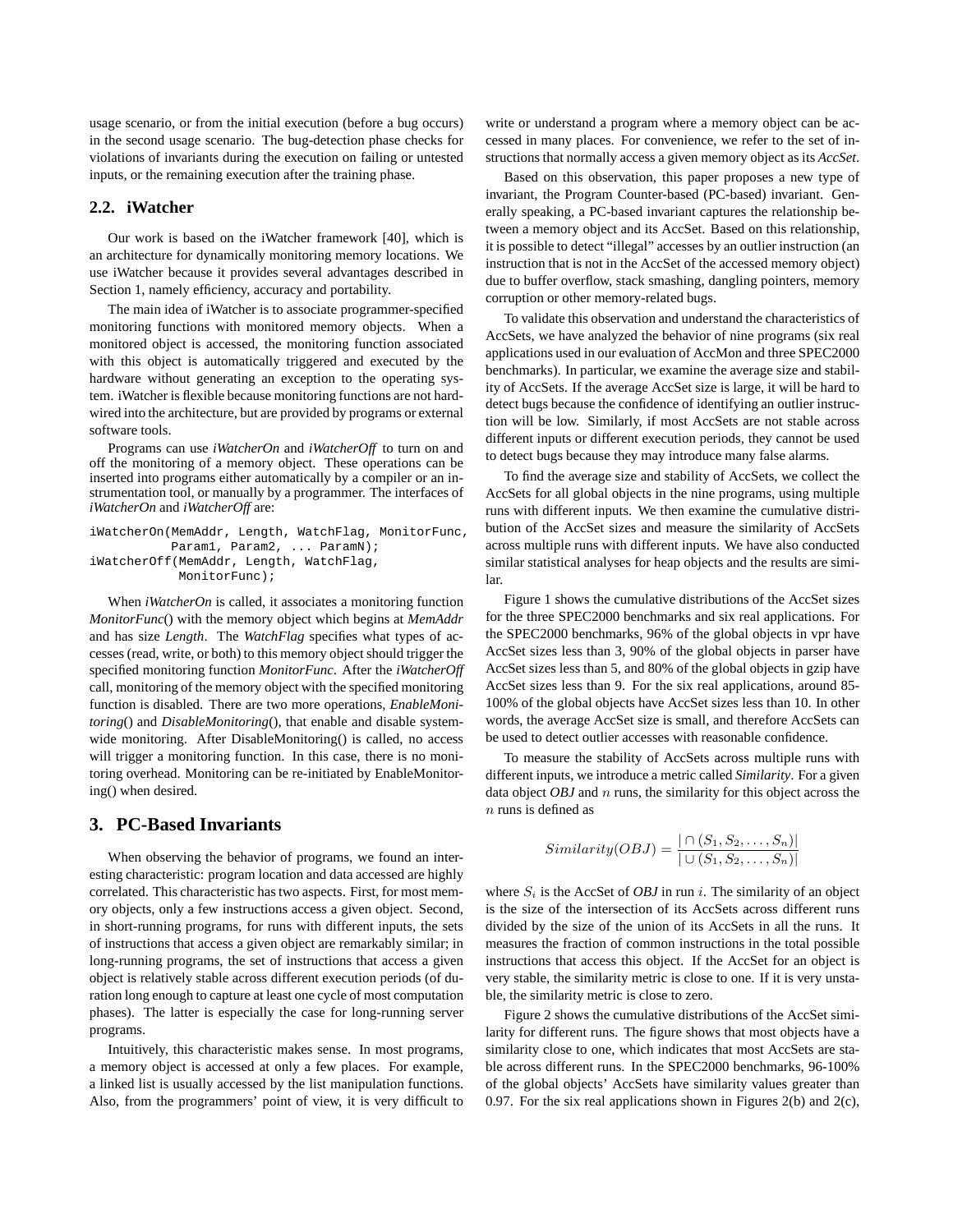

**Figure 1.** Cumulative distribution of AccSet size for three SPEC2000 benchmarks and six real applications. Each cumulative distribution curve gives the percentage of global data objects whose AccSet sizes are smaller than or equal to a given size. A high percentage for a small size means that most objects have small AccSets sizes. Note that the SPEC-gzip and gzip-1.2.4 applications are different.



**Figure 2.** Cumulative distribution of AccSet similarity for three SPEC2000 benchmarks and six real applications. Each cumulative distribution curve shows the percentage of global data objects whose AccSets have a similarity greater than or equal to a given value. A high percentage at a value close to 1 indicates that most objects' AccSets are similar across different runs. Note that the x-axis starts at 1 and goes to 0.

around 84-100% of the global objects' AccSets have similarity values greater than 0.97. These results show that AccSets are quite stable across multiple runs with different inputs.

Since our infrastructure for recording AccSets cannot support long-running server programs (our iWatcher simulator does not run an OS), we do not have results on similarity analysis for different execution periods of a very long run. However, we expect that the results would be similar because most long-running server programs perform similar computation in different periods. For example, the Apache web server continuously services requests.

Further validation of our observations on PC-based invariants is provided by the data in Section 6.

# **4. Design of AccMon**

Based on the above observation, a violation of a PC-based invariant usually indicates a potential bug in the program. For example, if a memory location is accessed by an instruction which has never accessed this location during normal execution, it is likely that this access is "illegal", resulting from a memory-related bug. In this section, we design a tool to automatically detect these cases. We call this tool *AccMon*.

#### **4.1. Overview**

AccMon uses some architectural support as well as some compiler and run-time software infrastructure. The main functionality of each of the components of AccMon is shown in Table 1.

AccMon uses iWatcher to catch all memory accesses to monitored memory objects and trigger a monitoring function at such accesses [40]. The monitoring function will check if the PC used to access the object is in the object's AccSet. If the TLS option of iWatcher is enabled, the main program is speculatively executed in parallel while the monitoring function runs, to reduce overhead.

| Component       |          | Main Functionality                                                                                                                                                                                  |
|-----------------|----------|-----------------------------------------------------------------------------------------------------------------------------------------------------------------------------------------------------|
| Architecture    | iWatcher | Catch accesses to monitored objects, invoke monitor-<br>ing functions to check if a PC belongs to the AccSet<br>of an object, and execute the main program in parallel<br>with monitoring functions |
|                 |          | Filter most accesses that do not violate PC-based in-<br>variants                                                                                                                                   |
| Compiler        |          | Insert iWatcherOn/Off to monitor key memory objects,<br>and provide hints to reduce overheads and false alarms                                                                                      |
| Run-time system |          | Extract invariants, detect violations and rank errors                                                                                                                                               |

**Table 1.** Functionality of the components of AccMon.

To further reduce monitoring overhead, we propose the Check Look-aside Buffer (CLB). The CLB is a hardware cache that, for most recently-accessed monitored objects, filters out the accesses that do not violate the PC-based invariant. To do that, the CLB keeps the AccSets for several recently-accessed monitored objects. The memory address and PC of each load and store are checked against the contents of the CLB. If the memory address is found and the PC is part of the AccSet of the address, the monitoring function is not executed. If, instead, the memory address is found but the PC is not part of its AccSet, an access that violates the PCbased invariant has been found. Finally, if the memory address is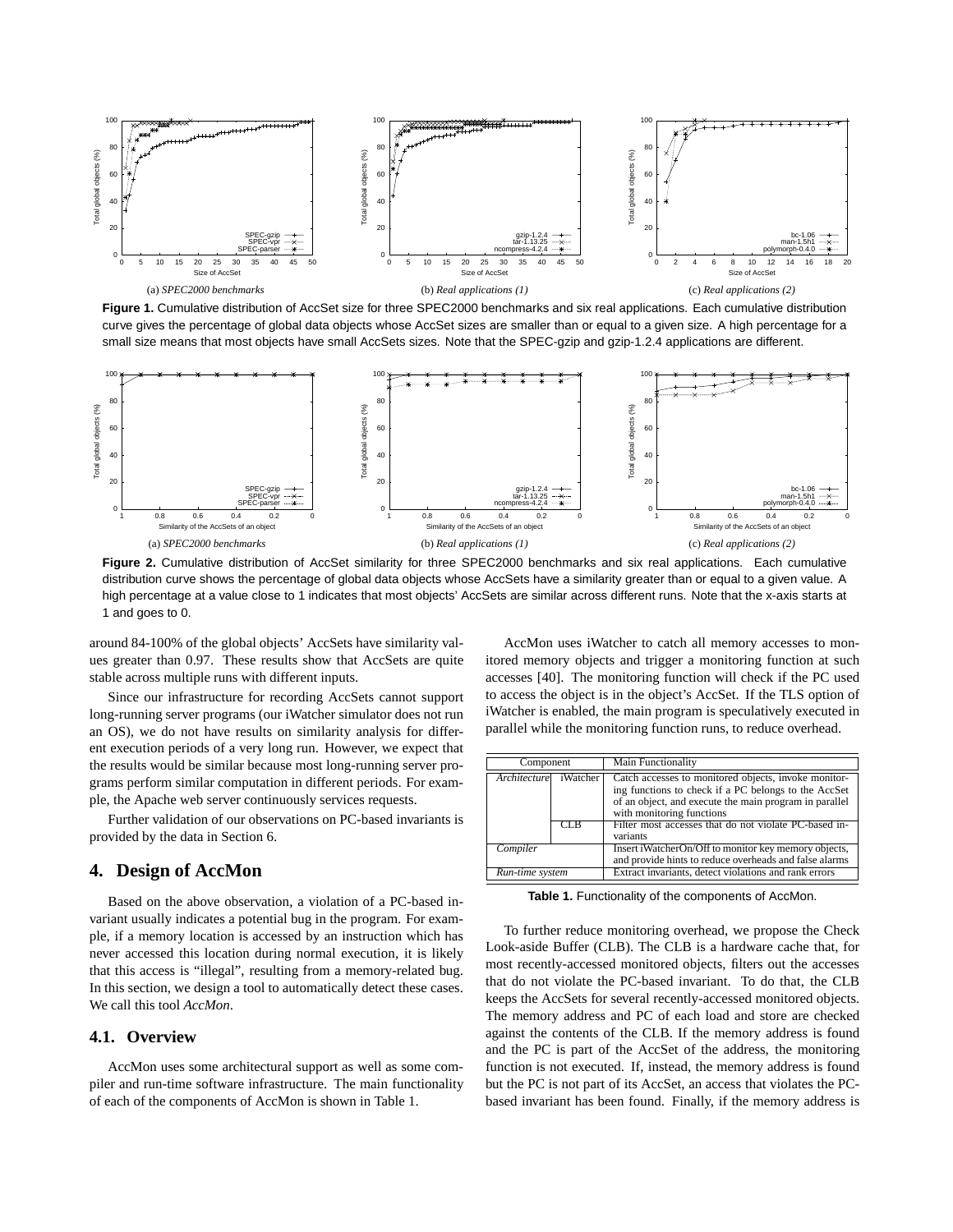not found in the CLB and iWatcher indicates that this access is to a monitored object (i.e., a triggering access), the monitoring function is executed to check if the access violates the PC-based invariant. In addition, the run-time system inserts this address and its AccSet into the CLB. If necessary, the AccSet of a memory object in the CLB can be dynamically augmented with a new PC (See Section 4.2 for details).

The CLB resides in the processor. Figure 3 shows how it interacts with the different pipeline stages and the iWatcher trigger bit. More details are given in Section 4.2.



trigger monitoring function?

**Figure 3.** Interaction of the CLB with the processor pipeline and the iWatcher trigger bit.

We modify the Cetus compiler [21] to select memory objects to be monitored and to provide hints to reduce the number of false alarms and the run-time overhead. In our current implementation, we monitor global data objects, heap objects, and a few key stack objects, such as the stack locations that store return addresses. The compiler uses *iWatcherOn* to request iWatcher to monitor an object, and *iWatcherOff* to stop doing it. While the monitoring is on, iWatcher will automatically catch accesses to monitored objects.

The compiler also provides hints to reduce overheads and false alarms. For example, the compiler passes information to the runtime system regarding what instructions use pointers or access arrays. These instructions are more likely to induce bugs if their PCs are detected as outliers. The compiler can also temporarily disable system-wide monitoring using  $DisableMonitoring()$  in certain functions that do not have pointers or array accesses.

Note that although our current implementation uses a compiler to insert iWatcherOn/Off() into the source code, AccMon can also leverage a binary-instrumentation tool to avoid recompilation if source code is unavailable. However, source level instrumentation can provide some advantages, such as the optimizations described above and in Section 4.4. Since most debugging is done inhouse, recompilation may not be a major issue. In addition, since monitoring can be dynamically turned off for most production runs by the underlying iWatcher architecture, code can be shipped with iWatcherOn/Off instrumentation.

The run-time system executes the monitoring function that detects and checks invariants. There are two distinct phases: the training phase and the bug-detection phase. During the training phase, the monitoring function dynamically builds AccSets for the monitored objects. In addition, it also tracks the number of occurrences of each PC in an AccSet. This information will be used later, in the bug-detection phase, to determine the confidence level for an outlier PC. During the bug-detection phase, the monitoring function checks each triggering access that does not hit in the CLB, to see if it is an outlier. In addition, the monitoring function dynamically adjusts the confidence level as execution progresses. Section 4.3 describes the basic algorithms in more detail.

At the end of the bug-detection phase, AccMon produces an error report with a ranked list of detected violations. The violations are sorted by their confidence levels as computed by AccMon. Programmers can go through the list to check for potential bugs. Programmers can also mark certain errors as false alarms, and add the newly-observed PCs that cause false alarms into AccSets, so that AccMon can learn from its mistakes to reduce the number of false alarms in future runs.

### **4.2. CLB with a Bloom Filter**

The main purpose of the CLB is to reduce overheads by filtering most of the valid accesses to monitored objects. Such valid accesses do not need to trigger the monitoring function. By filtering most of the valid accesses, AccMon can significantly reduce the number of times the monitoring function is executed. Since the overhead for the bug-detection phase is more important than the overhead for the training phase, the CLB is only used for the bug-detection phase in our current prototype of AccMon.

Designing the CLB is challenging. A major constraint is that the CLB needs to be very fast. Indeed, as shown in Figure 3, the CLB is tightly coupled with the processor pipeline. Moreover, it is accessed by every load and store instruction. In a wide-issue processor, the CLB is accessed very often and has little time to make a decision. Consequently, it cannot be built as a large associative table.

In addition, the CLB ideally needs to keep a lot of information. Since AccMon monitors every global data object, heap object and stack return address, there can be many monitored objects. For example, we have up to 10,000 such objects in our experiments. Suppose that, on average, each AccSet contains 10 PCs, where each PC is 4 bytes. In this case, an AccSet requires at least 48 bytes, since it needs 8 bytes to record the memory object's start and end address. Therefore, maintaining all AccSets would require a 480,000-byte CLB. Such information would need to be organized in a two-level manner: A memory address would first index the table and find the matching CLB entry; then, the PC would be used to index the AccSet of the address to find if the PC was there.

Clearly, keeping all this information in a fast CLB is impractical. Moreover, it is unclear how to handle AccSets that contain more than 10 PCs.

To address these challenges, AccMon uses two strategies to make the CLB hardware practical: the first one is to use a Bloom filter to avoid storing all the PCs of an AccSet in each entry; the second one is to treat the CLB as a cache, which maintains only the AccSets of recently-accessed monitored objects.

We use a Bloom filter for the CLB because it can quickly test whether a PC belongs to the AccSet of the accessed object, and it uses only a few bytes to maintain a relatively large set. The Bloom filter was first proposed by Bloom [3] to support fast membership testing of a set. It uses multiple hash functions to map an element into a bit vector. For each member element, its corresponding bits in the vector are set to 1. To test whether an element is a member or not, its corresponding bits based on the hash functions are tested. If one of the bits is 0, the element does not belong to the set. Otherwise, the element may belong to the set. A Bloom filter never has false negatives, but it may introduce false positives due to hash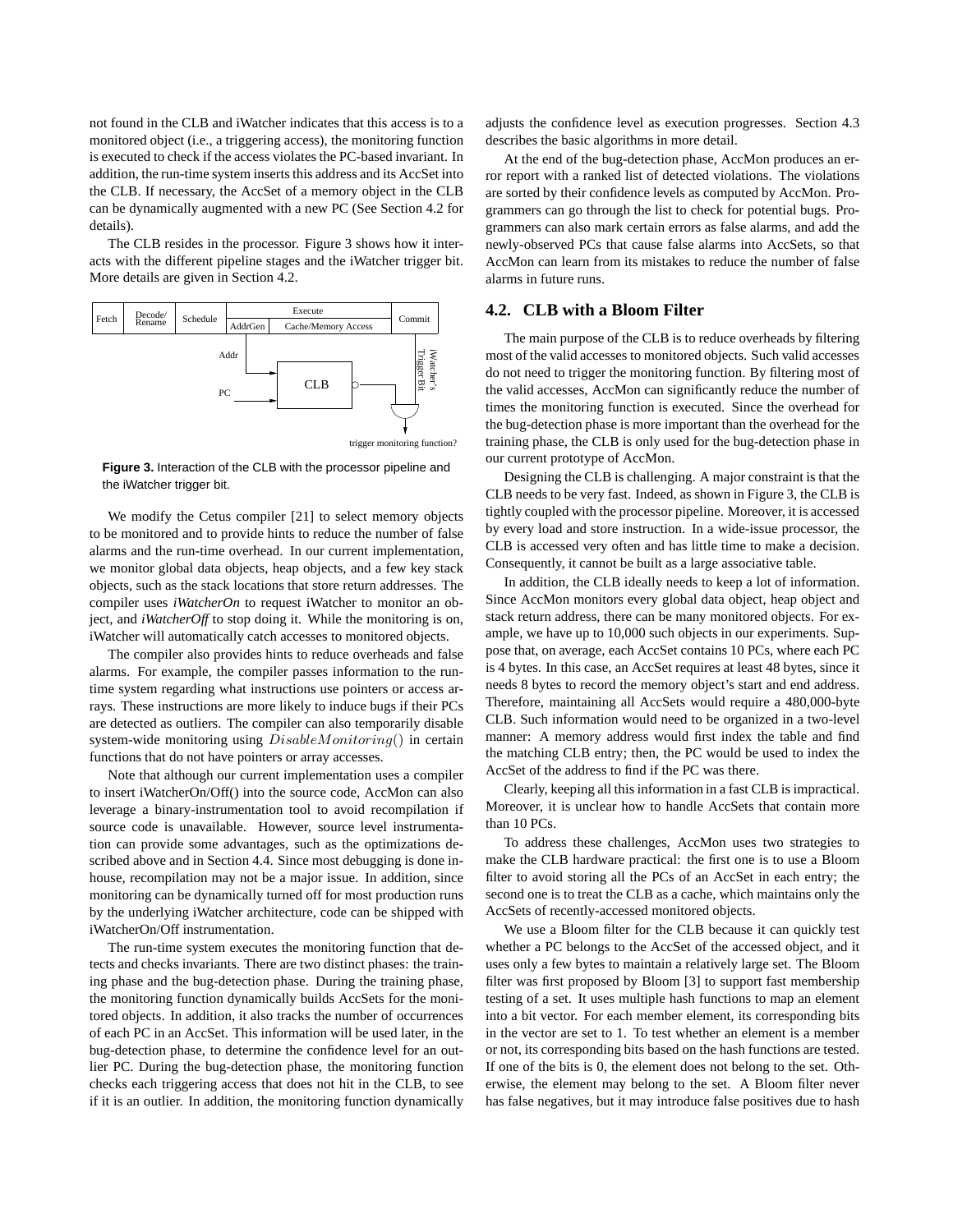collisions. However, if the vector is long enough and enough bits are used for hashing, the probability of false positives is very low.

Figure 4 shows the implementation of the CLB. Similar to a TLB, the CLB is a fully-associative table with only a few entries (4 or 8 in our experiments). At each memory instruction, the memory address is used to index the CLB. Each CLB entry has 24 bytes, storing the start address, end address and the Bloom filter vector for a recently-accessed monitored memory object. The CLB uses 128 bits as the Bloom filter vector. At each memory instruction, 20 bits (bit 2 to bit 21, starting from the least significant bit) are taken from this instruction's PC. The 20 bits are broken into 4 parts, with 5 bits each. Each part is used to directly index 32 bits in the Bloom filter vector of the corresponding CLB entry. This partial address indexing idea was also used in [30]. We use a direct index instead of a hash function to simplify the logic as much as possible.



**Figure 4.** Implementation of the CLB using a Bloom filter.

If all indexed bits in the four parts have value 1, we conclude that this PC is in the AccSet. Therefore, this access is assumed to be valid and can be filtered even if it is recorded as a triggering access by iWatcher (Figure 3). Since we directly index bits 2-21 of a PC to four bits in the Bloom filter vector, the collision rate is almost zero, and so is the rate of false positives introduced by the CLB. A false positive occurs when an outlier PC is incorrectly flagged as part of the AccSet.

Treating the CLB as a cache exploits the good temporal locality of data accesses. Most programs have well-clustered memory accesses: an object such as an array or a structure tends to be accessed many times in a short period of time. If we keep recently accessed monitored objects in the CLB (with one entry per object), we only need a small table with a few entries to filter most valid accesses to monitored objects. As shown later in Table 6 in Section 6.2, the CLB hit ratios for most of the evaluated applications are very high, namely 80.1%-99.9% and 83.8%-99.9% for a 4-entry and an 8-entry CLB, respectively.

The CLB uses the least recently used (LRU) algorithm for replacement. After the CLB misses a triggering access, the AccMon run-time system inserts the accessed object's AccSet into the CLB. If the CLB is full, the LRU entry in the CLB is replaced. This is controlled by the run-time system because CLB misses are handled by the AccMon monitoring function in the run-time system.

#### **4.3. Basic Algorithms**

The basic training and bug-detection algorithms, implemented mainly in AccMon's run-time system, have three parts: (1) extracting invariants, (2) checking for violations of invariants, and (3) ranking results. All three parts need to access a core software data structure called "PC-based invariants Table" (PCT), which maintains the AccSet for each monitored memory object. The PCT is maintained as a hash table and can be searched using a memory object's name, as described in Section 4.4.1. Initially, the PCT is empty. Each PCT entry contains both an AccSet and an occurrence counter for each PC in the AccSet. This information is used to calculate confidence and rank results, as described later.

During the training phase with bug-free runs (or bug-free execution phases for long-running programs), AccMon builds the AccSet for each monitored object. At an access to an object  $obj$  by an instruction, AccMon first looks up  $obj$  in the PCT. If this  $obj$  is not in the PCT, it is inserted in it. In any case, the instruction's PC is added to the obj's AccSet if that PC is not already a member. The PC's occurrence counter is also incremented. At the end of each training run, the PCT is saved on disk and is reloaded to memory at the beginning of the next training run. Since all triggering accesses made during the training phase need to go through the run-time system, the CLB is disabled during the training phase.

During the bug-detection phase, AccMon detects violations of PC-based invariants. In this phase, the CLB is enabled. When an object  $obj$  is accessed by a PC, the CLB is checked for  $obj$ . If the access is not filtered by the CLB (either because the CLB misses this obj or the corresponding Bloom filter indicates that this PC is not in obj's AccSet) and the access is a triggering one, the AccMon monitoring function is triggered to determine if this is an outlier access. To do that, AccMon first checks the PCT to see if the PC is already in  $obj$ 's AccSet. If it is, then  $obj$  and its AccSet are inserted into the CLB. Otherwise, the AccMon monitoring function reports the access as a suspect and stores it in a table (the *Suspect Table*). Subsequent accesses by the same PC to the same object are not reported.

To reduce the programmers' effort in analyzing the error report produced by AccMon, the errors are ranked based on their confidence values. A programmer only needs to check the top (e.g. 10) reported errors to find bugs. For an outlier access to object  $obj$ , its confidence value should depend on the number of observed accesses to obj, and obj's AccSet size. If obj has been accessed only a few times, an outlier access to  $obj$  is less likely to be a bug. Instead, it is more likely to be a false alarm caused by insufficient training. Similarly, if obj's AccSet is large, the possibility for this outlier to be a bug is also relatively low. Similar intuition is also shared by other work [10, 14].

Moreover, we also consider the historical behavior of the outlier instruction. If the instruction has been previously identified as an outlier for other memory objects, it is more likely to be a bug because this instruction may have corrupted many other objects.

Combining all these factors, the confidence value of an error is computed by using the formula:

$$
Confidence = \frac{NumAccess_{total} \times (NumOccurrence_{pc} + 1)}{AccSetSize + 1}
$$

where  $NumAccess_{total}$  is the total number of times  $obj$  has been accessed,  $NumOccurrence_{pc}$  is the number of times this outlier PC has been identified as an outlier for other objects as well, and AccSetSize is  $obj$ 's AccSet size. While it is possible to further refine our ranking function, our results show that this ranking function is already very good.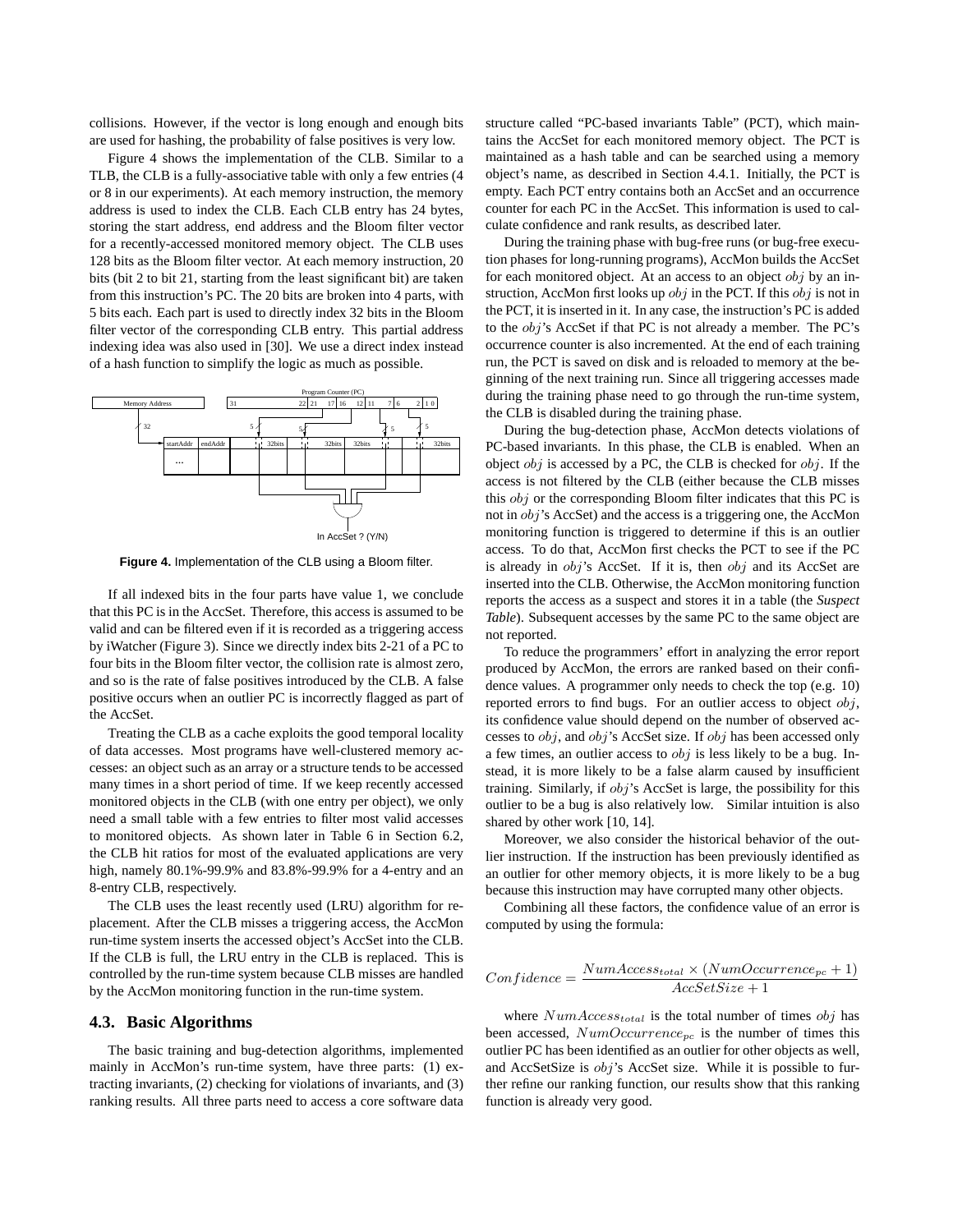# **4.4. Design Issues**

# **4.4.1. Monitoring and Naming Objects**

AccMon currently monitors all global data objects, all heap objects and key stack objects, e.g. stack locations used to store return addresses. To monitor heap objects, we intercept all memory allocation functions and insert instructions to call *iWatcherOn* immediately after a memory-allocation, and *iWatcherOff* immediately before a memory-free. For *realloc()*, *iWatcherOff* is called before it and *iWatcherOn* after it.

We must name each memory object in the PCT. The primary constraint on the naming strategy is that the name of an object cannot change across different runs. For global data objects, their virtual memory addresses are used as their names. A global object's address is decided at compile time and will not change across different runs.

However, this simple naming strategy does not work for heap and stack objects because their virtual addresses can change across different runs. Instead, we use a call-chain naming strategy, which has been used in some previous work [2, 4, 20] for other purposes. When a heap object is allocated, it is named based on the current call-chain, i.e., the XOR-folding of the call-site address chain. As suggested in the literature [2, 4, 20], it is sufficient to use the last four call-sites in the call chain to distinguish heap/stack objects from one another. Although several heap objects may have the same call-chain, e.g. those allocated in a *for* loop, it is not important for our case since those objects are naturally similar and usually have similar AccSets.

#### **4.4.2. Pruning False Alarms**

It is possible that some corner cases caused by rarely touched paths end up being reported as violations of an invariant. These are false alarms. Too many false alarms make a debugging tool unusable.

To reduce false alarms, we use, in addition to confidence levels, simple heuristics. Specifically, by analyzing the behavior of buggy code, we have found that most invalid accesses in C/C++ occur in pointer dereferences and array accesses. The invariant violations caused by pointer or array accesses are more likely to be bugs, while violations caused by other accesses are more likely to be corner cases caused by rarely executed paths.

Based on the above observation, we use the Cetus compiler [21] to identify pointer-based dereferences and array accesses. The Cetus compiler generates a list of PCs that may be pointer-based dereferences or array accesses. Of course, the compiler has to be conservative, otherwise AccMon may miss some bugs. During the bugdetection phase, the AccMon monitoring function checks a suspect PC against this list. If the PC is not in the list, the suspect access is unlikely to be a bug. This optimization may cause some bugs to escape detection, but the probability is low based on our program behavior analysis.

#### **4.4.3. Reducing Overhead**

Overhead is another major issue for software debugging. We consider the two phases in which AccMon is used: the invariant training phase and the bug-detection phase. Since the training phase typically takes place in-house using successful regression test runs before the software is released, or when a long-running server program has very light load (e.g. when it receives few requests), the overhead during this phase is less critical. In contrast, minimizing the overhead in the bug-detection phase is very important because such overhead may prevent some time-related bugs from occurring. In addition, it also affects the length of program execution that can be realistically monitored.

There are two ways to reduce overheads in AccMon: reducing the number of accesses monitored, and reducing the overhead of monitoring an access. The following three optimizations can be used by AccMon to reduce overheads. The first two belong to the first type and the third one belongs to the second type:

- *Monitor only store accesses*. Since corrupting writes are typically more harmful than illegal reads, it may be enough to monitor only store instructions. This can be achieved by setting the  $WatchFlag$  in the  $iWaterOn$  call appropriately [40]. It is possible that this will lead to some bugs going undetected, but we feel that the probability is relatively low. In any case, users can disable or enable this optimization based on their overhead tolerance level.
- *Disable monitoring in certain functions*. If a function contains no pointer dereference or array access, we can turn off the monitoring of memory accesses. This optimization is performed using  $EnableMonitoring()$  and  $DisableMonitoring(). We have not implemented this op-$ </mark> timization in AccMon yet.
- *Software optimization*. Besides using the CLB to filter out most valid accesses to monitored objects, AccMon software can also be optimized to reduce the overhead of the monitoring function. For example, in our current implementation, we use a hash table to manage the PCT.

# **5. Evaluation Methodology**

# **5.1. Methodology Overview**

We use cycle-accurate execution-driven simulations to model a workstation with iWatcher [40] and AccMon functionality. The parameters of the architecture are shown in Table 2. The architecture includes a 4-context SMT processor with optional TLS support.

| <b>CPU</b> frequency | 2.4GHz                                 | CLB entries                            | 4 or 8 |  |
|----------------------|----------------------------------------|----------------------------------------|--------|--|
| Thread contexts      |                                        | ROB size                               | 360    |  |
| Fetch width          | 16                                     | <b>Instruction</b> window              | 160    |  |
| Issue width          | 8                                      | Int FUs                                |        |  |
| Retire width         | 12.                                    | Ld/st FUs                              |        |  |
| Ld/st queue entries  | $32$ /thr                              | FP FUs                                 |        |  |
| L1 cache             |                                        | 32K, 4-way, 32B/line, 3 cycles latency |        |  |
| L <sub>2</sub> cache | 1M, 8-way, 32B/line, 10 cycles latency |                                        |        |  |
| Main memory          |                                        | 200 cycles latency                     |        |  |

**Table 2.** Architecture modeled.

We compare AccMon to the Purify [15] and CCured [6, 28] (version 1.2.5) tools. Purify instruments the object code at link time and does not require source code changes. It can detect several types of memory-related bugs, including uninitialized reads, writing to freed memory and memory leaks. CCured is a hybrid static and dynamic bug detection tool. It first attempts to enforce a strong type system in C programs via static analysis. The portions of the program that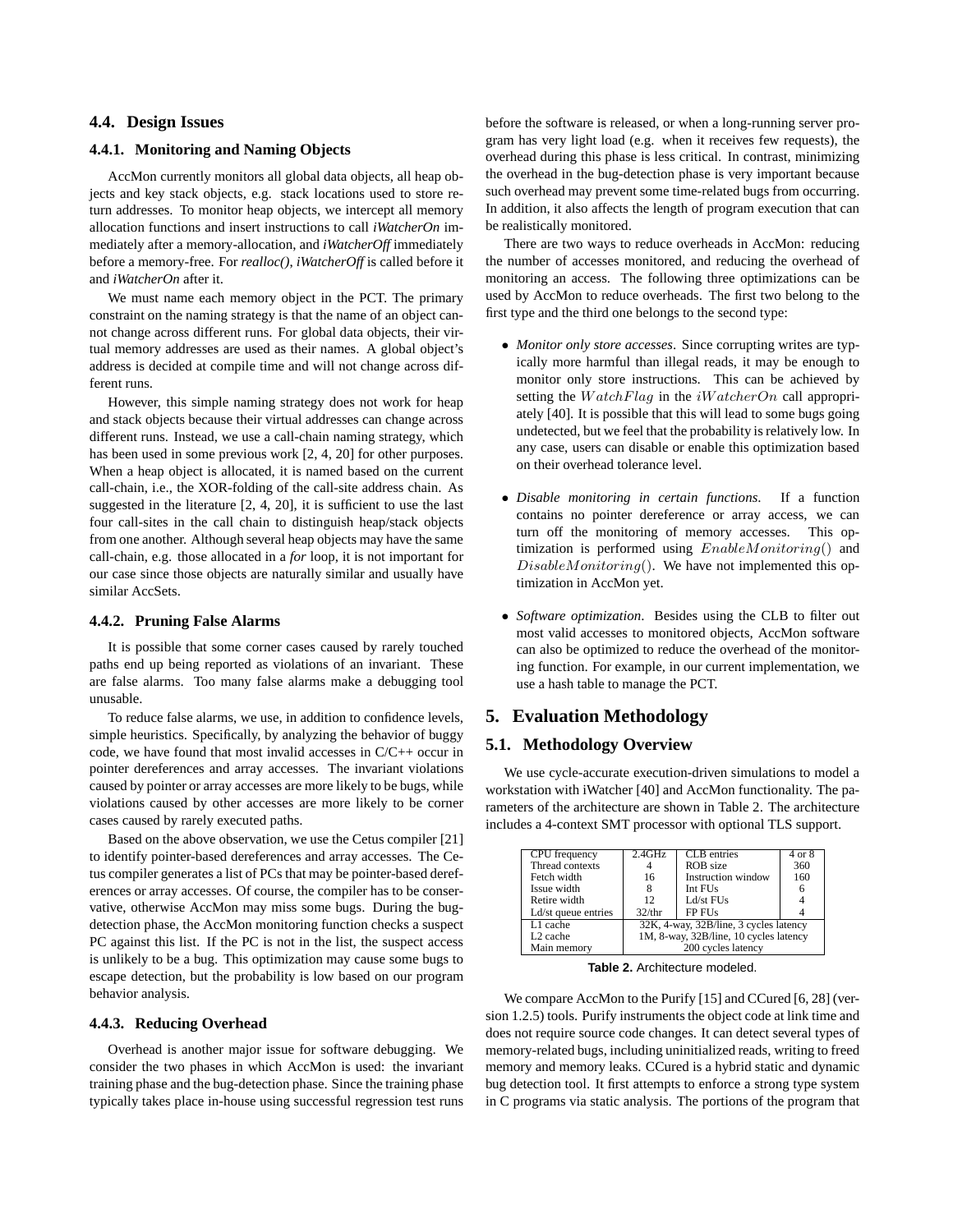| Application           | Lines<br>of Code | Bug<br>Type            | <b>Bug</b> Location               | Corrupted<br>Location           | Bug Description                                                         |
|-----------------------|------------------|------------------------|-----------------------------------|---------------------------------|-------------------------------------------------------------------------|
| ncompress<br>$-4.2.4$ | 1922             | Real-Reported          | compress42.c:<br>line 886         | <b>Stack</b>                    | Input file name longer than 1024<br>bytes corrupts stack return address |
| linux-simple          | 256              | Extracted              | based on<br>memory.c:116          | Semantic Bug<br>(No Corruption) | Wrong pointer assignment<br>caused by copy-paste                        |
| polymorph<br>$-0.4.0$ | 716              | Real-Reported          | polymorph.c:<br>lines 193 and 200 | Stack                           | Input file name longer than 2048<br>bytes corrupts stack return address |
| $gzip-1.2.4$          | 8163             | Real-Reported          | gzip.c:<br>line 1009              | Data/BSS                        | Input file name longer than 1024<br>bytes overflows a global variable   |
| tar-1.13.25           | 27137            | Real-Reported          | prepargs.c:<br>line 92            | Heap                            | Unexpected loop bounds<br>causes heap object overflow                   |
| $man-1.5h1$           | 4675             | Real-Reported          | man.c:<br>line 998                | Data/BSS                        | Wrong bounds checking<br>causes static object corrupted                 |
|                       |                  | Real-Reported          | storage.c:<br>line $176$          | Heap                            | Misuse of bound variable<br>corrupts heap objects                       |
|                       |                  | <b>Real-Unreported</b> | util.c:line 577                   | Heap                            | Overwrite the heap object bounds                                        |
| $bc-1.06$             | 17042            | bc-lib: Injected       |                                   | Data/BSS                        | Data corrupted inside a<br>third-party library                          |
|                       |                  | bc-free: Injected      |                                   | Heap                            | Access a freed object that<br>may be allocated for other data           |

**Table 3.** Applications and bugs analyzed. "Real-Reported" means that the bug was introduced by the original programmers and has been reported and fixed. "Real-Unreported" means that the bug was introduced by the original programmers but has never been reported before. "Injected" means that the bug was injected by us. "Extracted" means that the bug was extracted from a real program.

cannot be guaranteed by the CCured type system are instrumented with run-time checks to monitor the safety of the execution.

Because CCured requires significant manual changes to an application's source code to conform to its standard, we have not run all applications with CCured. We modified four applications to run with CCured. For the other applications, we estimate the behavior based on CCured's functionality, but we cannot predict the overhead. In contrast, AccMon does not require any manual modification of an application's source code.

We run Purify and CCured on a real machine with a 2.6 GHz Pentium 4 processor, 32-Kbyte L1 cache, 2-Mbyte L2 cache, and 1-Gbyte main memory. Since AccMon runs on a simulator, we cannot compare the absolute execution time of AccMon with that of Purify and CCured. Instead, we compare their execution overheads relative to the runs without any monitoring.

Since existing value-based invariant detection tools such as DIDUCE [14] do not work with  $C/C++$  programs, we cannot quantitatively compare AccMon with DIDUCE. Instead, we carefully evaluated each application to see whether value-based invariants can easily be used to catch the bugs. To be as fair as possible, we even used tricks (such as assuming perfect pointer aliasing knowledge) beyond those envisioned in the papers [11, 12, 14] describing these tools.

#### **5.2. Evaluated Applications**

We have conducted two sets of experiments. The first one uses buggy applications to evaluate the functionality and overheads of AccMon for software debugging. The second one further evaluates the overheads of AccMon with bug-free SPEC benchmarks.

For the first set of experiments, we selected seven buggy programs that exhibit a broad spectrum of memory-related bugs. Table 3 gives the details about these applications and their bug characteristics. Some of these applications, such as tar-1.13.25 and bc-1.06, are relatively large, with more than 17,000 lines of code.

The six real buggy programs are from the open-source community. The bugs come with the code and were introduced by the original programmers (except the two injected bugs in bc-1.06). For some programs, we select an older version that had memory-related bugs. The six programs are: *gzip*, *man*, *polymorph*, *ncompress*, *tar*, and *bc*. *gzip* (GNU zip) is a popular compression utility provided by the GNU project. *man* is a utility in the UNIX family to format and display online manual pages. *polymorph* is a tool to convert Windows' style file names to something more portable for UNIX systems. *ncompress* is a compression and decompression utility that is compatible with the original UNIX compress utility. *tar* is a tool to create and manipulate tar archives. *bc* is an arbitrary precision numeric processing language.

To demonstrate the unique bug-detection strengths of AccMon, we inject two bugs in bc-1.06. The first, bc-lib, demonstrates the case where a memory object is corrupted by a third-party library whose source code is unavailable. Some programming-rule-based tools, such as CCured or other similar tools, cannot instrument the library to detect the bug. The second, bc-free, is a bug where a dangling pointer dereferences an object that is first freed and then reallocated. Since CCured uses garbage collection to manage memory allocation, this bug will not occur when the code is linked with CCured. Consequently, CCured is unable to detect this bug. However, when the program is not linked with CCured, the bug will re-occur.

We also construct an extracted version of a bug from the latest version of Linux (linux-2.6.6/arch/sparc64/prom/memory.c). This bug is caused by copy-paste and results in an incorrect pointer assignment. The wrong pointer assignment causes incorrect results in some cases. Such copy-paste bugs are common in Linux [5, 22]. Since we cannot run Linux in our simulator, we built a simple benchmark (linux-simple) to measure the effectiveness of AccMon on this type of bugs. Since this bug does not violate any programming rule, it is hard for tools such as CCured and Purify to detect it.

In our experiments, we do not use any specific knowledge about the bugs. Instead, we blindly monitor all global objects, heap objects and stack return addresses for all applications. AccMon can be used in any run (normal or abnormal) to detect potential bugs. To demonstrate AccMon's capability to detect a bug, we need to use abnormal runs, as do other run-time bug detection studies [6, 11, 12, 14, 28]. To do that, we use bug-exhibiting inputs to generate these abnormal runs. But this does not mean that AccMon needs bug-exhibiting inputs to function.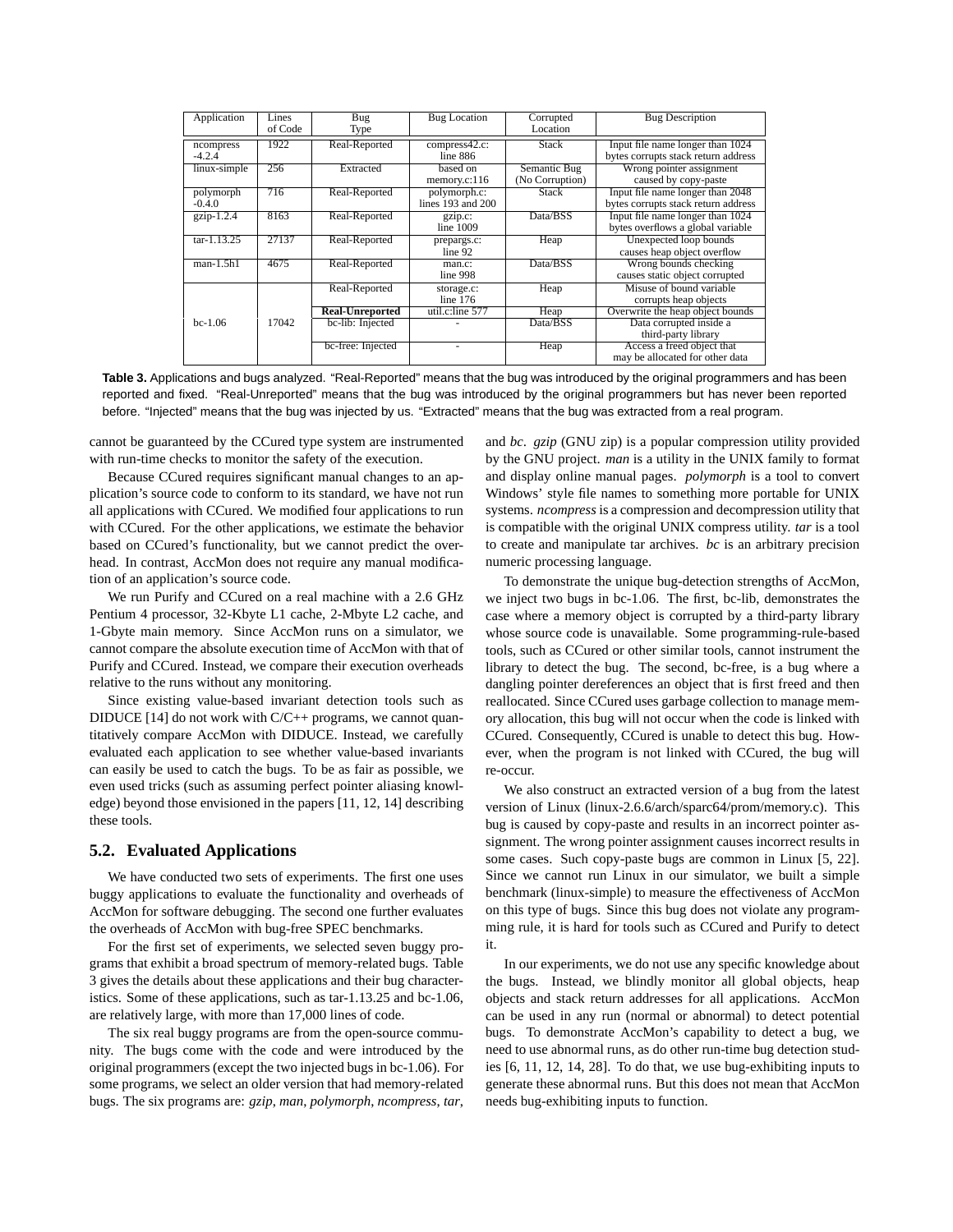| Application       | AccMon                                                |          | Purify                              |          | <b>CCured</b>                          |           | Value-Based<br>Invariants                    |
|-------------------|-------------------------------------------------------|----------|-------------------------------------|----------|----------------------------------------|-----------|----------------------------------------------|
|                   | Bug                                                   |          | Bug                                 |          | Bug                                    |           | Bug                                          |
|                   | Detected?                                             | Overhead | Detected?                           | Overhead | Detected?                              | Overhead  | Detected?                                    |
| $ncompress-4.2.4$ | Yes                                                   | 0.24X    | No.                                 | 8.33X    | Yes                                    | 0.17X     | Difficult*                                   |
| linux-simple      | Yes                                                   | 0.60X    | No.                                 | 32.84X   | No                                     | 5.50X     | Difficult                                    |
| $polymorph-0.4.0$ | Yes                                                   | 0.76X    | No.                                 | 44.65X   | Yes                                    | 0.50X     | Difficult                                    |
| $gzip-1.2.4$      | Yes                                                   | 0.94X    | Yes.                                | 42.45X   | Yes                                    | 0.40X     | Easy                                         |
| $tar-1.13.25$     | Yes                                                   | 1.04X    | Yes.                                | 13.68X   | NR(Yes)                                | NR        | Difficult                                    |
| $man-1.5h1$       | Yes                                                   | 1.50X    | Yes                                 | 4.83X    | NR(Yes)                                | NR        | Easy                                         |
| $bc-1.06$         | Bug1: Yes<br>Bug2: Yes<br>bc-lib: Yes<br>bc-free: Yes | 2.88X    | Yes<br>Yes<br>N <sub>0</sub><br>Yes | 46.11X   | NR(Yes)<br>NR(Yes)<br>NR(No)<br>NR(No) | <b>NR</b> | Depends<br>Difficult<br>Depends<br>Difficult |

**Table 4.** Overall results. For bc, Bug1 is in storage.c and Bug2 is in util.c. For CCured, NR means that we have not modified the application's source code to run with CCured; NR(Yes) means that we estimate that CCured should be able to detect the bug if the application were modified to conform to CCured's requirement; NR(No) means that we estimate that CCured cannot detect the bug based on our knowledge about CCured. \*Difficult in column 8 means that we could not find an effective way to detect the bug using value-based invariants.

| Application     | Fraining | Monitored Ac-<br># | # Monitored Accesses af- | Monitored<br>S <sub>1</sub> zes | Ranking<br>the<br>-ot | False  |
|-----------------|----------|--------------------|--------------------------|---------------------------------|-----------------------|--------|
|                 | Overhead | cesses             | ter the CLB              | (Bytes)                         | Bug                   | Alarms |
| ncompress-4.2.4 | .20X     | 158995             |                          | 806180                          |                       |        |
| linux-simple    | !.64X    | 11769              |                          | 3352                            |                       |        |
| polymorph-0.4.0 | 0.99X    | 520                |                          | 10472                           |                       |        |
| $gzip-1.2.4$    | 3.06X    | 274594             | 44441                    | 396641                          |                       |        |
| $tar-1.13.25$   | .52X     | 29729              | 102                      | 88142                           |                       |        |
| $man-1.5h1$     | 2.83X    | 1518               | 90                       | 187898                          |                       |        |
| $bc-1.06$       | 3.98X    | 260813             | 84716                    | 467005                          | 1,2,3,4               |        |

**Table 5.** Detailed results for AccMon. The column on number of monitored accesses after the CLB is only for the bug-detection phase. Note that there are four bugs detected for bc.

The second set of experiments evaluates AccMon overheads using three bug-free SPEC2000 applications running the Test input data set, namely gzip, parse and vpr.

# **6. Experimental Results**

# **6.1. Overall Results**

AccMon detects all ten bugs in the seven buggy applications, and found one previously unreported bug (to the best of our knowledge). Table 4 compares the effectiveness and the overhead of AccMon, Purify, CCured, and value-based invariant detection tools. Table 5 shows detailed AccMon results. The default setup for AccMon is a TLS-enabled iWatcher with an 8-entry CLB, and with only write accesses monitored. The results are obtained using this default setup unless otherwise mentioned in Sections 6.2 and 6.3. AccMon's initialization time to bring the PCT into the cache is also included in AccMon's overhead. The monitoring in iWatcher is always enabled throughout the entire execution of a tested program (i.e., *DisableMonitoring* is never called).

The evaluation is done in two ways: actual experiments and best-knowledge analysis. If a tool is available, and works with an application, we report the actual experimental results. But if the tool does not target C/C++ programs, or cannot work with an application, we use our best knowledge to estimate whether it can detect the bug or not. However, we cannot estimate its overhead. All results with Purify and AccMon are from actual experiments since these tools work with all applications.

**AccMon's Functionality.** From Table 4, we see that AccMon can catch bugs that cannot be detected by other tools such as Purify, CCured and value-based invariant detection tools. While AccMon catches all tested bugs, Purify misses four bugs: ncompress-4.2.4, linux-simple, polymorph-0.4.0 and bc-lib. Purify misses the bugs

in ncompress-4.2.4 and polymorph-0.4.0 because it does not monitor stack accesses. Purify misses the bug in bc-lib because Purify cannot detect wrong pointer arithmetic that results in the corruption of a valid memory object instead of Purify's "red-zone" (padding inserted by Purify). Purify fails to detect the bug in linux-simple because that bug does not violate any programming rule. Instead, it is just a simple incorrect pointer assignment.

We have modified four applications to run with CCured (ncompress-4.2.4, polymorph-0.4.0, gzip-1.2.4 and linux-simple). Of these four applications, CCured detects the bugs in three of them, but misses the bug in linux-simple because it does not violate any programming rule. For the other applications, we expect CCured to miss the bug in bc-free because CCured uses garbage collection to manage memory allocation (explained in Section 5). Since CCured cannot monitor accesses by a third-party library whose source code is unavailable, we believe that CCured would miss the bug in bc-lib as well. For the other four bugs, we conservatively estimate that CCured would catch them.

Value-based invariant detection tools would miss six of the ten tested bugs because these bugs do not violate any value-based invariant. To ensure a fair comparison, our evaluation with valuebased invariant detection tools is very conservative. We even used techniques beyond those described in the previous value-based invariant papers, such as assuming perfect aliasing knowledge.

**AccMon's Overhead.** Table 4 shows that AccMon has an acceptable overhead, which is significantly lower than Purify's. AccMon has an overhead of only 0.24-2.88 times, even though most applications monitor hundreds of KBytes data (Table 5). This is an order of magnitude less than Purify, which has an overhead of 4.83-46.11 times (the Purify results match the numbers reported in [6]). For example, in ncompress-4.2.4, AccMon monitors a total of 0.8 MBytes of memory (Table 5) and almost 92.1% of dynamic memory ac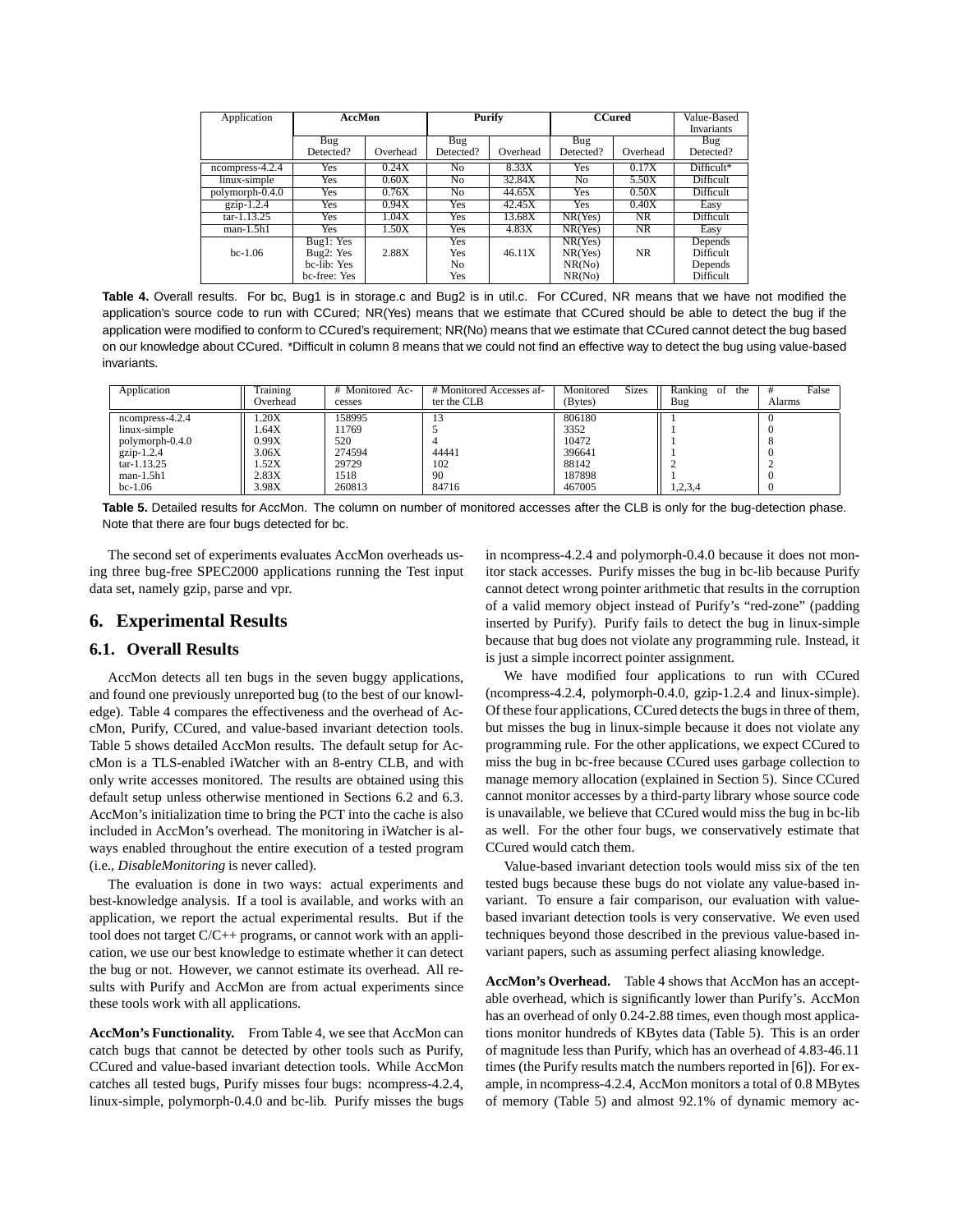cesses (not shown in the tables), but it adds only 24% overhead (Table 4).

For those applications that can run on CCured, AccMon's overhead is similar to that of CCured. The only exception is linuxsimple. CCured has performed very aggressive compiler-based optimizations to reduce the amount of dynamic checks. We believe that AccMon's overhead can be further lowered with similar compiler-based optimizations. In addition, CCured requires nontrivial modifications to an application's source code to run. This requirement may not be practical for some programs, especially large server programs.

CCured has a much higher overhead (5.5 times) than AccMon (0.60 times) for linux-simple. The reason is that this program has many accesses to array structures, which cause many dynamic checks to be inserted by CCured. In contrast, AccMon's CLB hardware effectively filters out most of these memory accesses and leaves a small number of accesses (only 5) to be checked by the run-time system (See Table 5).

**AccMon's False Alarm Rate.** AccMon has a very low false alarm rate, and the bugs are ranked high in the error reports. Table 5 shows that there are no false alarms for five applications, and only 2-8 false alarms for two applications. Moreover, all bugs are ranked in the top 2 entries of the error reports. Therefore, a programmer can easily identify real bugs.

#### **6.2. Impact of the CLB**

Figure 5 shows the impact of the CLB on AccMon's overheads, and the sensitivity to the number of entries in the CLB. We compare the overheads in three cases: without CLB (CLB0), with a 4-entry CLB (CLB4) and with an 8-entry CLB (CLB8). The overhead is broken down into two parts: (1) the iWatcherOn/Off overhead (overhead for executing iWatcherOn/Off calls), and (2) the monitoring plus other overhead. Since we support TLS, it is hard to further separate the monitoring overhead from other overhead such as run-time system initialization (bring the PCT into the cache), the effect of instrumentation on compiler optimization, or the effect of resource competition. However, we expect that the monitoring overhead dominates the other overheads for most applications. Table 6 gives the 4-entry and 8-entry CLB hit ratios for all seven applications.



**Figure 5.** Overhead introduced by AccMon with and without the CLB.

| #Ent- | ncom- | lınux- | poly- | gzip  | tar   | man   | bc    |
|-------|-------|--------|-------|-------|-------|-------|-------|
| ries  | press | simple | morph |       |       |       |       |
| 4     | 99.9% | 99.9%  | 99.2% | 80.1% | 51.5% | 93.7% | 43.2% |
| 8     | 99.9% | 99.9%  | 99.2% | 83.8% | 99.7% | 94.1% | 67.5% |

**Table 6.** CLB hit ratios for monitored accesses.

Figure 5 shows that the CLB reduces AccMon's overheads by a significant 28.9-80.6%. For example, the overhead of AccMon with

gzip is reduced by a factor of 3.17 from 3.39 times to 1.07 times with a 4-entry CLB. This is because the 4-entry CLB filters 80% of the triggering accesses in gzip, as indicated in Table 6. Only 20% of the triggering accesses are processed by the AccMon monitoring function. This effect is shown in the 77.5% reduction in the monitor+other overhead given in the breakdown of gzip in Figure 5.

Except in tar and bc, the overhead is reduced only slightly (0- 12.1%) for most applications as we go from a 4-entry CLB to an 8-entry CLB. The reason is that the CLB hit ratios only increase slightly (0-3.7%) for these five applications. On the other hand, for tar and bc, an 8-entry CLB reduces the overheads by 28.2% and 11.9%, benefiting from the 48.2% and 24.3% improvement in the CLB hit ratios, respectively.

#### **6.3. Impact of the Optimizations**

**Monitoring only Write Accesses.** AccMon's overhead is reduced significantly (7.7-61.9%) by monitoring only write accesses instead of all accesses. The rationale is discussed in section 4.4.3. Figure 6 compares the overheads of monitoring both read/write accesses (rw) and write only accesses (wo). Table 7 shows the number of monitored accesses before and after the CLB filtering process for both rw and wo.

In Figure 6, the reduction in overhead as we go from rw to wo comes from reducing the number of monitored accesses. For example, in gzip the number of monitored accesses after the CLB is reduced by 58.5% as we go rw to wo (Table 7), resulting in a 61.9% reduction in overhead (Figure 6).



**Figure 6.** Overhead of monitoring different types of accesses.

| Application  | rw          | <b>WO</b>   | rw          | <b>WO</b>   |
|--------------|-------------|-------------|-------------|-------------|
|              | Before CLB) | Before CLB) | (After CLB) | (After CLB) |
| ncompress    | 334019      | 158995      | 27          | 13          |
| linux-simple | 178142      | 11769       |             |             |
| polymorph    | 18658       | 520         |             |             |
| gzip         | 1048300     | 274594      | 107079      | 44441       |
| tar          | 107980      | 29729       | 188         | 102         |
| man          | 3598        | 1518        | 737         | 90          |
| bс           | 782901      | 260813      | 164371      | 84716       |

**Table 7.** Number of monitored accesses before and after CLB filtering for different types of accesses.

In ncompress, linux-simple, and polymorph, going from rw to wo induces a very small absolute decrease in the number of monitored accesses after the CLB (Columns 4 and 5 of Table 7). However, linux-simple and polymorph show a significant overhead reduction in Figure 6. The reason is that going from rw to wo causes a significant reduction of monitored accesses before the CLB for these applications (Table 7). Since the PCT of an application is generated based on all monitored accesses before the CLB, the size of the PCT is significantly reduced from rw to wo for these two applications. As a result, the overhead of bringing the PCT into the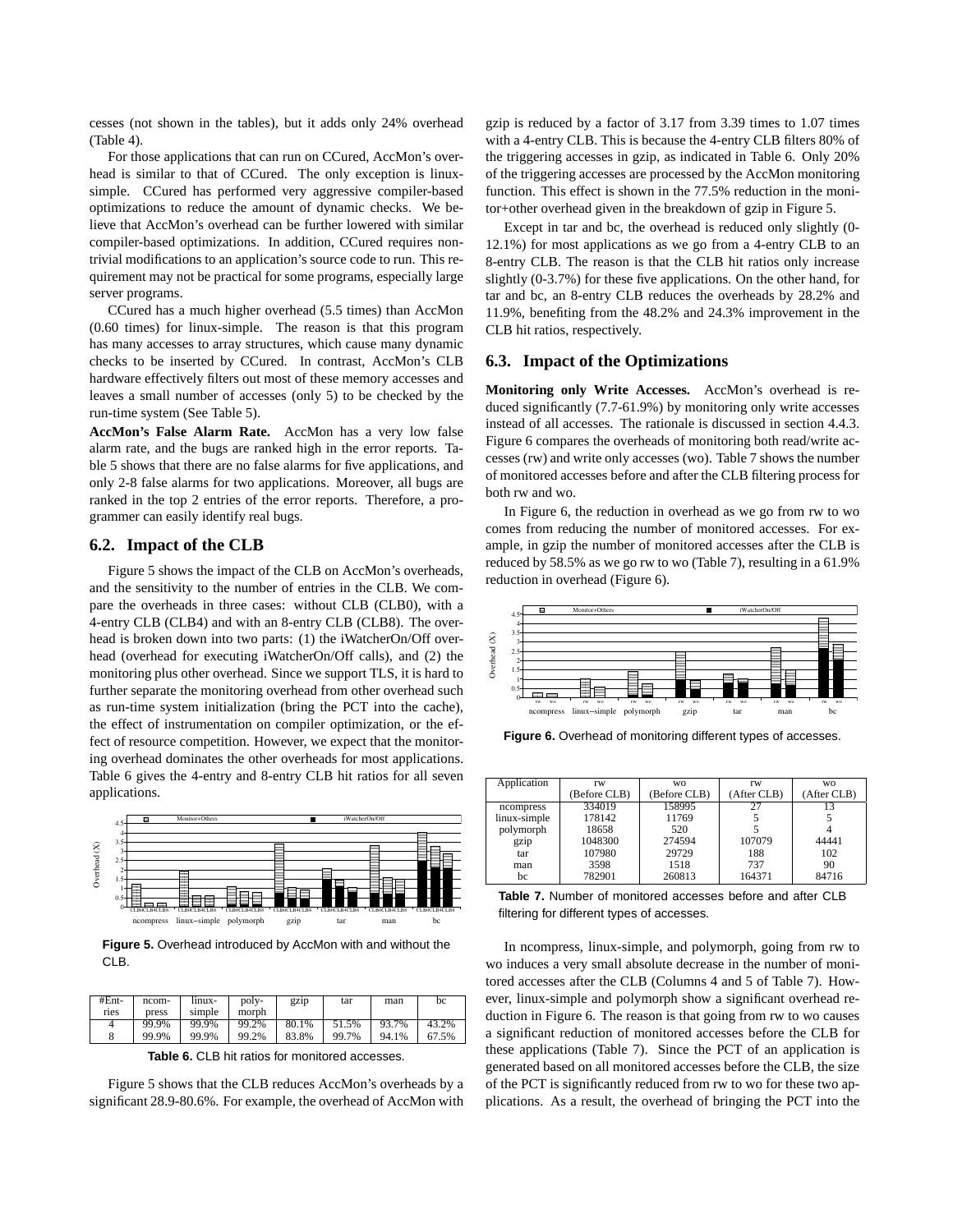cache (part of other overhead) is reduced significantly, resulting in a similar reduction in the total overhead.

**Compiler-Based False Alarm Pruning.** The compiler optimization that differentiates pointer/array accesses from other accesses is effective at pruning false alarms. As shown on Table 8, this optimization reduces the number of false alarms in tar-1.13.25 from 8 to 2. However, this optimization fails for polymorph-0.4.0, because the bug causes the program to enter an error handler that is never entered in normal execution, resulting in eight false alarms that are caused by the pointer/array accesses inside the handler.

|                | ncom-<br>press | lınux-<br>simple | poly-<br>morph | gzip | tar | man | bc |
|----------------|----------------|------------------|----------------|------|-----|-----|----|
| Before Pruning |                |                  |                |      |     |     |    |
| After Pruning  |                |                  |                |      |     |     |    |

|  | Table 8. Number of false alarms before and after pruning. |  |
|--|-----------------------------------------------------------|--|
|  |                                                           |  |

### **6.4. Overhead with SPEC Benchmarks**

To measure AccMon overheads on bug-free applications, we run three SPEC2000 benchmarks, namely gzip, parser and vpr<sup>1</sup>, with the Test input data set. The experiments use the default setup for AccMon: TLS-enabled, 8-entry CLB and only monitoring write accesses.

Table 9 shows the results for the three applications. The overheads are 1.29, 3.16 and 1.73 times for gzip, parser and vpr respectively. The size of monitored memory is 6.5-13.5 MBytes. Recall that the overhead is broken down into iWatcherOn/Off overhead and monitoring plus other overhead. For all the three applications, the iWatcherOn/Off overhead is a substantial portion of the total overhead. The large iWatcherOn/Off overhead is mainly the result of watching the locations for return addresses. In this case, both iWatcherOn and iWatcherOff are invoked once per function call.

The monitoring overhead is related to the number of monitored accesses per 1M instructions after CLB filtering. The CLB hit ratios for all three applications are high: 92.2%, 99.4% and 83.3% for gzip, parser and vpr, respectively. Therefore, many accesses are filtered by the CLB, especially for parser. This significantly reduces the monitoring overhead which, together with other overheads (described in Section 6.2), accounts for the non-iWatcherOn/Off component of the total overhead.

| Appli-<br>cation | Overhead       | iWatcherOn/Off<br>Overhead | # Monitored<br>Accesses per 1M<br>Inst. after CLB | Monitored<br><b>Sizes</b><br>(Bytes) |
|------------------|----------------|----------------------------|---------------------------------------------------|--------------------------------------|
| gzip<br>parser   | 1.29X<br>3.16X | 0.80X<br>2.13X             | 5699.1<br>77.5                                    | 13533869<br>10244523                 |
| vpr              | 1.73X          | 0.95X                      | 7563.0                                            | 6585702                              |

**Table 9.** AccMon behavior for SPEC applications.

# **7. Related Work**

Our work builds upon many previous studies on improving software robustness. Due to lack of space, we only briefly describe some closely related work that is not described in previous sections.

Many tools have been proposed for dynamic execution monitoring. Well-known examples include Eraser [32], StackGuard [7], Valgrind [34] and others [1, 29], besides those discussed in previous sections. StackGuard only detects attacks against stack return addresses — not general memory-related bugs. Eraser targets multithreaded programming, and detects data races in lock-based multithreaded programs. Valgrind is a dynamic checker to detect general memory-related bugs such as memory leaks, memory corruption and buffer overflow. It simulates every single instruction of a program, so it incurs a significant 10-20 times overhead [40].

As discussed in Section 1, most dynamic bug detection methods can be classified into two types: programming-rule-based (PRB) and statistics-rule-based (SRB). These two are not competing techniques. Instead, they complement each other since both offer unique advantages that can be integrated to detect a wider range of bugs. Since both approaches focus on different types of rules, the types of bugs caught by them often differ. For example, a wrong pointer assignment bug caused by copy-paste does not violate any PRB rules, but may violate a SRB rule, such as a PC-based invariant. However, SRB usually requires inferring rules from normal runs, which may not always be possible. Therefore, PRB is more useful for catching relatively simple bugs that obviously violate programming rules, whereas SRB is more applicable to detecting those "silent" bugs that successfully pass through many regression tests before the software is released. These regression tests allow statistical rules to be extracted.

Our work is also related to research on static analysis and model checking [9, 10, 13, 26]. These methods usually require program annotations or specification of invariants, and are commonly limited by pointer aliasing and other compile-time limitations. MC checker [9, 10] extracts beliefs from system code and applies them to bug detection. This is an application of the invariants-based method to static analysis.

Besides iWatcher, AccMon can also use software-based instrumentation tools such as ATOM [36] or Dyninst [16], hardware watchpoints [17, 18, 35, 37], or other tools [8]. However, we expect that these tools would result in significant overheads. In addition, it is possible to use special hardware [38] that provides fine-grain access control to monitor memory accesses in AccMon. We use iWatcher for the reasons given in Section 1 and 2.2.

Our work is also related to address profiling techniques for performance optimization. Calder et al proposed a data placement strategy based on temporal relations by profiling memory accesses [4]. Barrett et al used address profiling to predict the life time of heap variables and then used this information to reduce the memory page fault rate [2]. In our work, we monitor memory accesses to detect software bugs.

There are several works that use Bloom filters in hardware. They use a Bloom filter to minimize load/store queue (LSQ) searches [33], to identify cache misses early in the pipeline [30], and to filter cache-coherence traffic in snoopy bus-based SMP systems to reduce energy consumption [25].

### **8. Conclusions and Future Work**

This paper made two contributions. First, it proposed the novel idea of PC-based invariants to detect memory-related bugs. Second, it proposed the CLB, a new architectural extension to the iWatcher

<sup>&</sup>lt;sup>1</sup>For parser, we fast forward the program's initialization phase, which lasts for about 280 million instructions, because its behavior is not representative of steady state. To reduce simulation time, for both parser and vpr, we only run them for 300 million instructions.